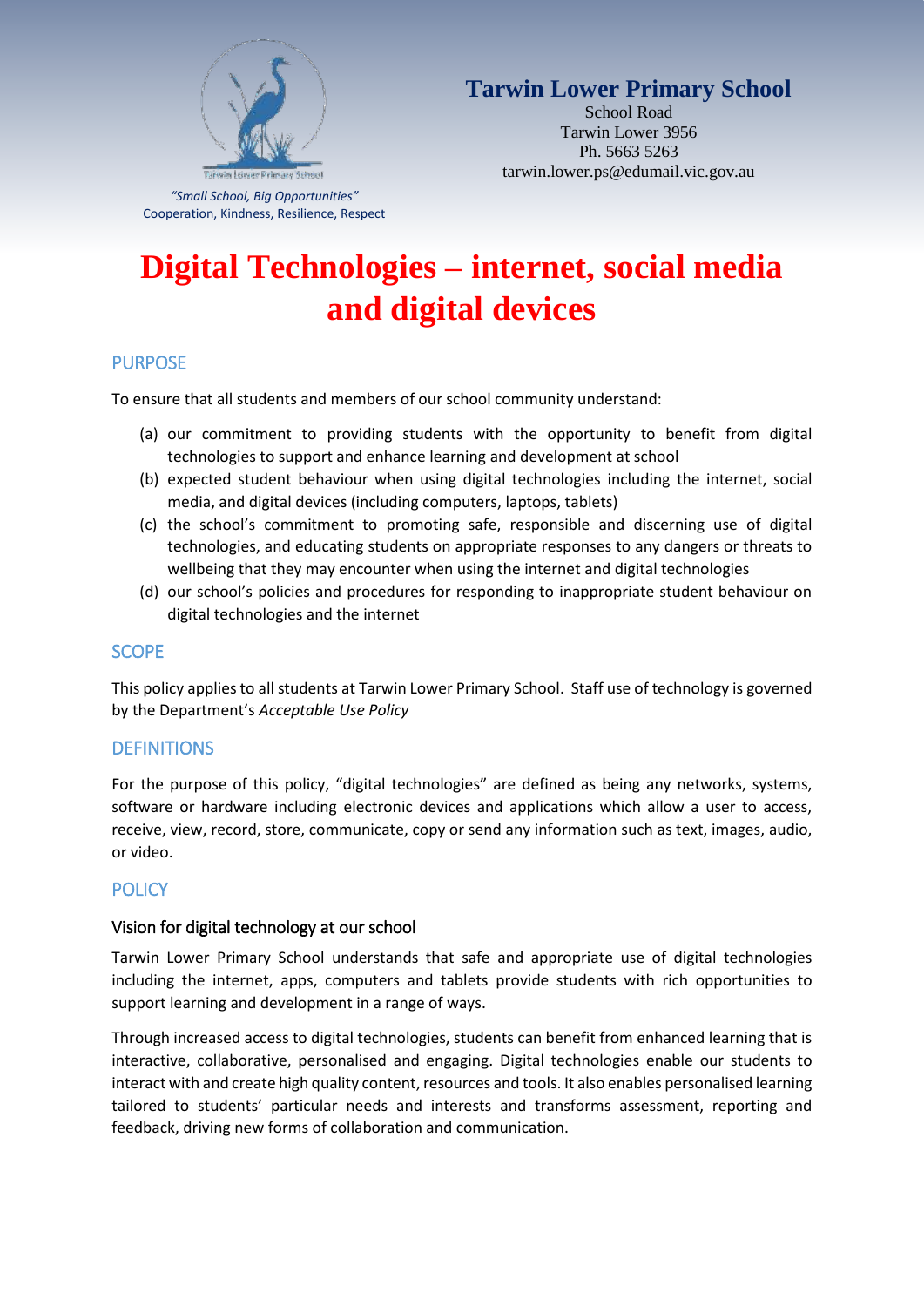Tarwin Lower Primary School believes that the use of digital technologies at school allows the development of valuable skills and knowledge and prepares students to thrive in our globalised and inter-connected world. Our school's vision is to empower students to use digital technologies safely and appropriately to reach their personal best and fully equip them to contribute positively to society as happy, healthy young adults.

# Safe and appropriate use of digital technologies

Digital technology, if not used appropriately, may present risks to users' safety or wellbeing. At Tarwin Lower Primary School, we are committed to educating all students to be safe, responsible and discerning in the use of digital technologies, equipping them with skills and knowledge to navigate the digital age.

At Tarwin Lower Primary School, we:

- use online sites and digital tools that support students' learning, and focus our use of digital technologies on being learning-centred
- restrict the use of digital technologies in the classroom to specific uses with targeted educational or developmental aims
- supervise and support students using digital technologies in the classroom
- effectively and responsively address any issues or incidents that have the potential to impact on the wellbeing of our students
- have programs in place to educate our students to be promoting safe, responsible and discerning use of digital technologies, including [insert details of specific programs]
- educate our students about digital issues such as online privacy, intellectual property and copyright, and the importance of maintaining their own privacy online
- actively educate and remind students of our *Student Engagement* policy that outlines our School's values and expected student behaviour, including online behaviours
- have an Acceptable Use Agreement outlining the expectations of students when using digital technology at school
- use clear protocols and procedures to protect students working in online spaces, which includes reviewing the safety and appropriateness of online tools and communities, removing offensive content at earliest opportunity
- educate our students on appropriate responses to any dangers or threats to wellbeing that they may encounter when using the internet and other digital technologies
- provide a filtered internet service to block access to inappropriate content
- refer suspected illegal online acts to the relevant law enforcement authority for investigation
- support parents and carers to understand safe and responsible use of digital technologies and the strategies that can be implemented at home through regular updates in our newsletter and annual information sheets.

Distribution of school owned devices to students and personal student use of digital technologies at school will only be permitted where students and their parents/carers have completed a signed Acceptable Use Agreement.

It is the responsibility of all students to protect their own password and not divulge it to another person. If a student or staff member knows or suspects an account has been used by another person, the account holder must notify [insert relevant role, i.e. classroom teacher, the administration] as appropriate, immediately.

All messages created, sent or retrieved on the school's network are the property of the school. The school reserves the right to access and monitor all messages and files on the computer system, as